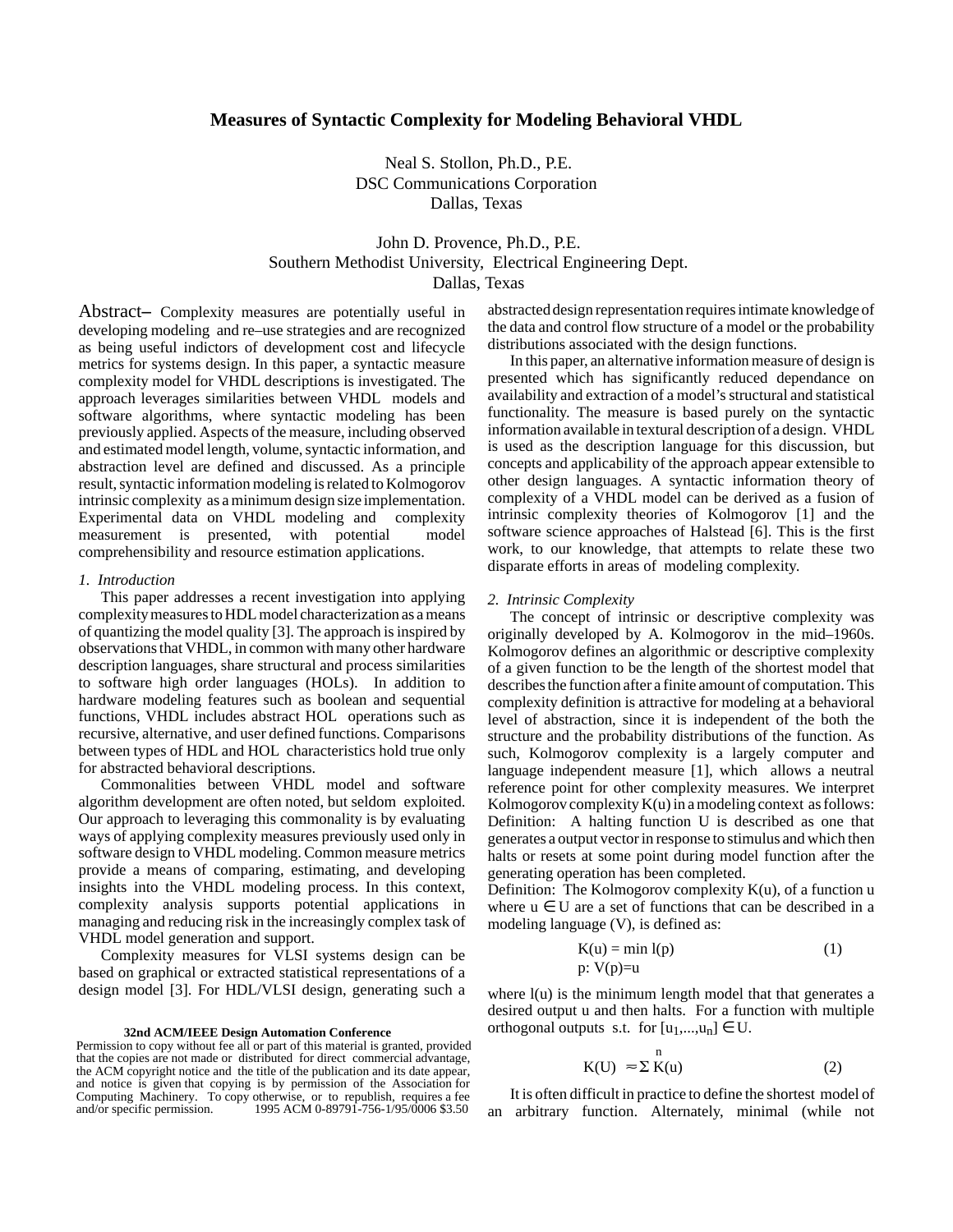necessarily minimum) model implementations which meet the Kolmogorov criteria can be approximated for many functions.

## *3. Length and Volume Complexity Measures*

Software complexity and its measurement has been an area of ongoing investigation since the mid–1970s [5–8]. Studies have shown that the proper selection and application of a complexity metric can be applied to estimations of interest software design, including; design creation and debug time, software error rates, and maintenance costs. Our primary proposition is that an equivalent VHDL model metric could potentially be effective in resource allocation during design synthesis and analysis; with a resulting better understanding of the life cycle issues associated with model reuse and redesign.

The measures utilized in this paper are based on a set of software measures originally developed by M. Halstead [6]. Halstead's measures are based on use of syntactic information, and specifically the distribution of operand and operator representations (which in high order languages follow a family of Zipf probability distributions [2], to describe the relative frequency occurrence of sets of words in language) as a measure of properties of software programs and algorithms. Since the measures also provide a means of expressing a minimum possible algorithm size, they also appear to be appropriate for comparison with Kolmogorov complexity.

Halstead measure defines four observable model statistics that form the basis for measures applied to model estimates:

 $n_1$  = number of distinct (unique) operators

 $n_2$  = number of distinct (unique) operands

 $N_1$  = total number of operators

 $N_2$  = total number of operands

These in turn allow us to define the observed length of a given program string that implements the model as:

$$
N = N_1 + N_2 \tag{3}
$$

and a language vocabulary defining the model construction as:

$$
n = n_1 + n_2 \tag{4}
$$

 By applying a statistical upper limit on the assumed distribution of operators and operands in distinct vocabulary strings such that:

1. operator and operand instances occur within the model with a statistical regularity and

2. identical operator/operand combinations are not repeated a calculated vocabulary algorithm length of a model can be estimated [6] as a power series formulation of:

$$
N = n_1 n^1 x n_2 n^2.
$$
 (5)

Solving for the length , the equation (5) becomes

 $\mathcal{D}$ 

$$
\mathcal{N} = n_1 \log_2(n_1) + n_2 \log_2(n_2). \tag{6}
$$

where  $N$  is a calculated length value of the string N.

The program volume defines the size of the language dependent implementation of an algorithm, as a function of both length and vocabulary such that:

$$
V = N(\log(n)).\tag{7}
$$

Kolmogorov complexity of a model can be inferred through these volume statistics of a potentially minimum implementation. As a most succinct form representation, operators  $(n_1)$  and operands  $(n_2)$ , define a potential minimum volume implementation as follows:

a) The minimum operator count of a model,  $n_1$ <sup>\*</sup> defines a minimum implementation constant. For VHDL function and procedure syntax, we assign can  $n_1^* = 2$ , as an implementation where the only required operators are

 1. a defined functional procedure of the model operation and 2. a unique assignment of variables to that operation.

b) The potential minimum operand count,  $n2^*$ , for a minimal model implementation are the operands that appear at the model periphery. Peripheral signals are assumed to approximate operands which define conceptually unique and independent input/output parameters.

 For a potential minimal model representation, each operator and operand is referenced only once; therefore  $N_1^* = n_1^*$ ,  $N_2^*$ =n<sub>2</sub>\*, where  $N_1^*$  and  $N_2^*$  are minimal equivalents of  $N_1$ and  $N_2$  as previously defined. The potential minimum volume of a model is therefore defined as :

$$
V^* = (N_1^* + N_2^*)\log(n_1^* + n_2^*) = (2 + n_2^*)\log(2 + n_2^*)
$$
 (8)

The minimum potential volume shares characteristics with the Kolmogorov measure. Both minimum implementations are essentially language independent;. since defining unique operations minimize the operator count  $n_1$ <sup>\*</sup>. This is generally unrealizable for real high level languages since extending a language to efficiently support all operations is not viable. Despite this limitation, the minimum volume of a model is useful as a point of reference in language level measures.

Evaluated purely from a model complexity viewpoint, Kolmogorov and Halstead both introduce conceptually similar measure of minimum complexity as a function of model length. This leads us to a central proposition of the minimum volume measure as a structured method for implementing an estimate for a Kolmogorov minimum length model.

 *Lemma:* For an abstract HDL description of a function (u), the potential minimum volume  $V^*(u) = (k+n_2*)\log(k+n_2*)$  where (k is constant and  $n_2$ <sup>\*</sup> is the minimum operand count) is related to the Kolmogorov minimum length complexity  $K(u)$  s.t.<br>  $V^*(u) = K(u)$ . (9)

$$
V^*(u) = K(u). \tag{9}
$$

Proof: Let the minimum model syntactic length

$$
N^* = N_1^* + N_2^* = l(u).
$$

Let  $V^*(u)$  be a non–minimum length model implementation. Then this assumes a model implementation with either fewer operators  $(n1)$  or operands  $(n2)$  that forms the function  $l(u)$ . Since V\* defines a minimum operator count  $n_1$ \*=2 for an operation and n2\* are the minimum required operands for the function, then any  $n_1$ <n<sub>1</sub>\* would not fully define the function. Similarly, any  $n_2 < n_2$ <sup>\*</sup> would not fully implement the function. By the definition of minimum implementation,  $N_1^* = n_1^*$  and  $N_2^*$ =n<sub>2</sub>\*. Since V\* is a function of  $(n_1^*, n_2^*)$  of a model (u), then  $V^*(u) = l(u)$ . As  $l(u)$  is composed of  $n_1^*, n_2^*,$  it's length is minimum. By (1),  $K(u) = min l(u)$ . Therefore  $V^*(u)$  must be a minimum length description  $K(u)$  of a function u.

### *4. Level and Information Measures*

Using the previous observations, several synthetically derived parameters of an algorithmic model implementation can be defined. Of interest to this discussion are the Program Level ( $\mathcal{P}_1$ ); Syntactic Information (9); and Language Level  $(\mathcal{L}_{\ell})$  of a model.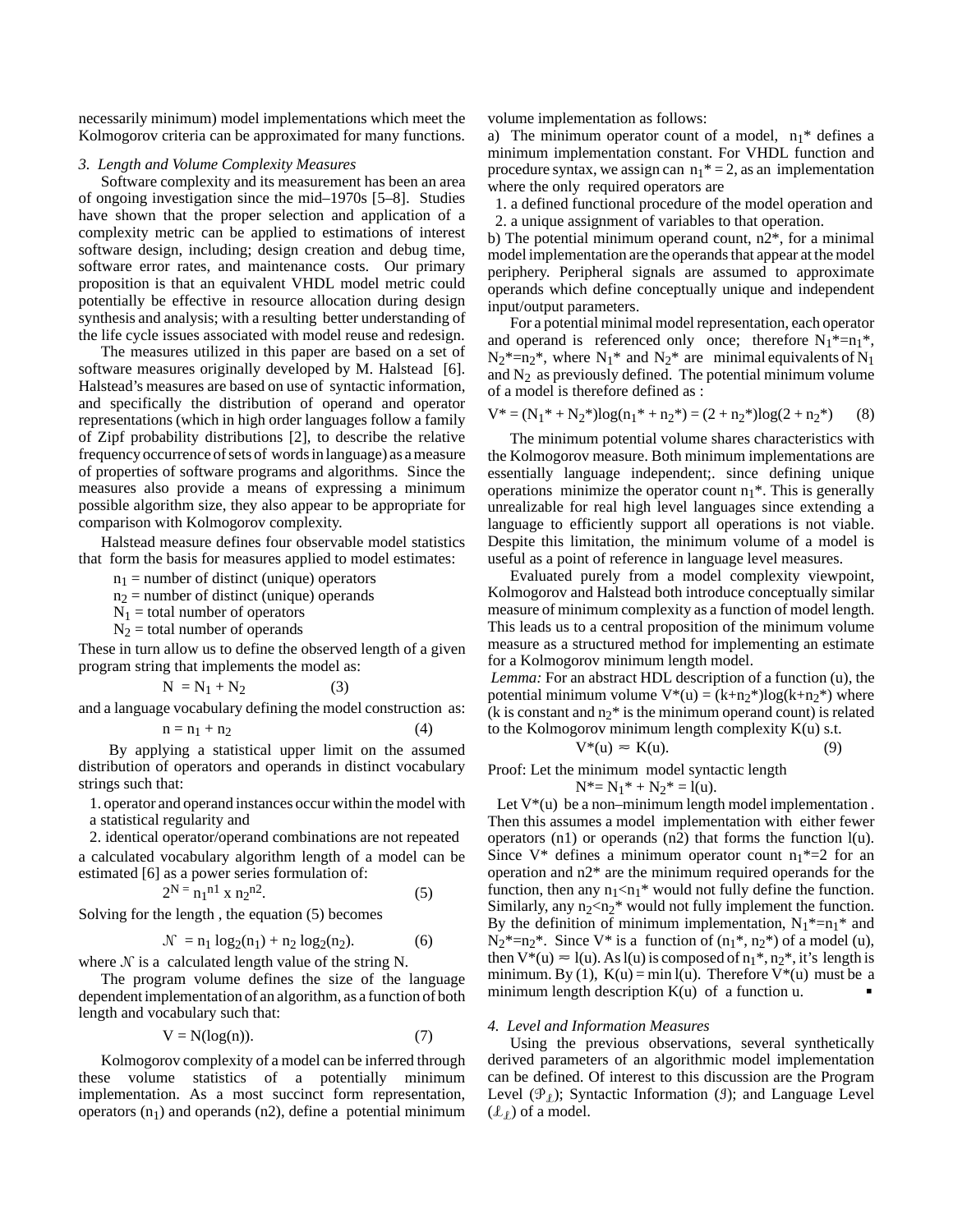Program Level:  $\mathcal{P}_k = V^* / V = (n_1 * n_2)/(n_1 N_2)$  (10)

 $\mathcal{P}_{\ell}$  provides a volume measure (as a function of verboseness or comprehensibility) of a model's language implementation referenced against its potential minimum volume. High  $\mathcal{P}_{\ell}$ implies greater modeling efficiency, which is normally associated with higher levels of modeling abstraction.

Syntactic Information :  $\mathfrak{I} = V(n_1 * n_2)/(n_1 N2)$  (11)

 measures the level of information content communicated by implementation of the model. Halstead refers to syntactic information as 'intelligence' and notes [6] that for irredundant model implementations, 9 is largely independent of algorithm abstraction levels or implementation. This is supported by  $\mathcal{F}'s$ equivalence to theoretic minimum volume  $V^*$  as seen in (10).

Language Level: 
$$
\mathcal{L}_{\ell} = \mathcal{P}_{\ell} V^* = \mathcal{P}_{\ell}^2 V
$$
 (12)

 $\mathcal{L}_{\ell}$  provides a measure of the power of a language to contain information (intelligence) in a minimum volume and bounds achievable levels of modeling abstraction.

Syntactic predictions and measurements provide a means of evaluating model complexity for a given implementation style. Syntactic measures have been verified in several studies as being a highly correlated measure of prediction for software lifecycle metrics in diverse applications [6,7,8]. While in some applications (synthesis as an example), models deviate from these measures, in general application, significant variances from the syntactic norm are traceable to implementation "impurities" (or inefficiencies) in a model such as operand redundancy, misapplied variables, unfactored logical expressions and other practices that increase model ambiguity. This are discussed further in section 7.

# *5. VHDL application to the complexity measure*

VHDL is a verbose modeling language; using many types of language constructs which are largely information neutral. Such constructs insure compliance to language typing, but may not provide valued information otherwise.

 From a purely syntactic viewpoint,we can consider a VHDL model to consist of three types of language constructs:

1. operators; which include all language syntax (functions and procedures) which manipulates model data. These include defined function operators as well as VHDL keywords. In VHDL, procedural functions may be defined in externally referenced standard packages. Since these packages define functions externally to the model, the function can be treated as extending the operator set of the VHDL language. Some common VHDL language operators are listed in TABLE 1a.

2. operands; which include all signals, variables, and constants that are functionally transformed in some way during model execution. For a HDL–centric interpretation of the minimum operand count  $(n2*)$  of a model, conceptually unique and independent signals are referenced in the port section of the VHDL entity declaration. Signals and variables internal to the VHDL model are considered derivative (not being conceptually unique and independent), since they are formed from operations on input signals.

3. structural constructs; which include information neutral language syntax which define the structural infrastructure of the VHDL design, independently of model size, abstraction, or complexity level. Many are referenced only once (typically as a

marker for parsing operations) in the model. Since structural constructs are largely independent of the underlying model. we ignore them in generation of our syntactic complexity measure. By eliminating structural constructs, the remaining operators and operands in the model can be mapped to the complexity measures in a straightforward manner. A listing of typical VHDL structural constructs is given in TABLE 1b.

|  |  | TABLE 1: (a) VHDL operators (b) structural constructs |
|--|--|-------------------------------------------------------|
|  |  |                                                       |

| abs                    | guarded rem                |            | alias                | label     |
|------------------------|----------------------------|------------|----------------------|-----------|
| access                 | if                         | report     | architecture         | library   |
| after                  | 'left'                     | return     | array                | οf        |
| all                    | linkage                    | 'right     | attribute            | out       |
| and                    | loop                       | select     | bit                  | package   |
| assert                 | map                        | 'stable    | bit vector           | port      |
| beginend               | mod                        | then       | block                | procedure |
| body                   | nand                       | to         | bus                  | process   |
| buffer                 | new                        | transport  | component            | range     |
| case                   | next                       | wait for   | configuration record |           |
| constant               | nor                        | wait on    | entity               | register  |
| disconnect             | not                        | wait until | file                 | severity  |
| downto                 | null                       | when       | function             | signal    |
| else                   | open                       | while      | generic              | subtype   |
| elsif                  | for                        | xor        | in                   | type      |
| exit                   | others                     |            | inout                | units     |
| generate               | 'quiet                     |            | integer              | use       |
| $\leq =$ $\Rightarrow$ | $\prime = \cdot = \cdot =$ | &          | is                   | variable  |

### *6. Experiments on Behavioral Level Benchmarks*

 In order to assess the applicability of complexity measures, a VHDL analyzer was developed to extract the statistics from several classes of VHDL test cases. The Model Analysis and Syntactic COmplexity uTility (MASCOT) utilizes syntactic rules previously discussed to extract operator and operand information from models and calculate measures.

Models were used from VHDL behavioral benchmark repositories created at University of California– Irvine [9] and University of Cincinnati [10]. These models have been widely used for high level synthesis and represent a good cross section of modeling styles and applications.

To evaluate contrasting lower abstraction (register level) design, finite state machine (FSM) benchmarks [11] from MCNC were also evaluated. Models in state table format were translated into equivalent VHDL using model generation utilities [12]. Resulting VHDL models had the dual properties of a consistent modeling style irregardless of model size and of conformance to common VHDL synthesis guidelines.

 Tables 2 and 3 provide experimental results for behavioral and register level test cases respectively.

Two areas of interest for complexity modeling were

 (a) whether and what types of VHDL models fit the software statistical profile assumed for syntactic measurement and

 (b) were information levels associated with each model consistent with reasonable assumptions.

Correspondingly two measure relationships were monitored:

 – the equivalence between N (observed program length) and  $N$ , (calculated program length) for N/N  $\rightarrow$  1, calculates model vocabulary distribution. s.t. convergence between N and N indicate that the models fit the measure profile assumed.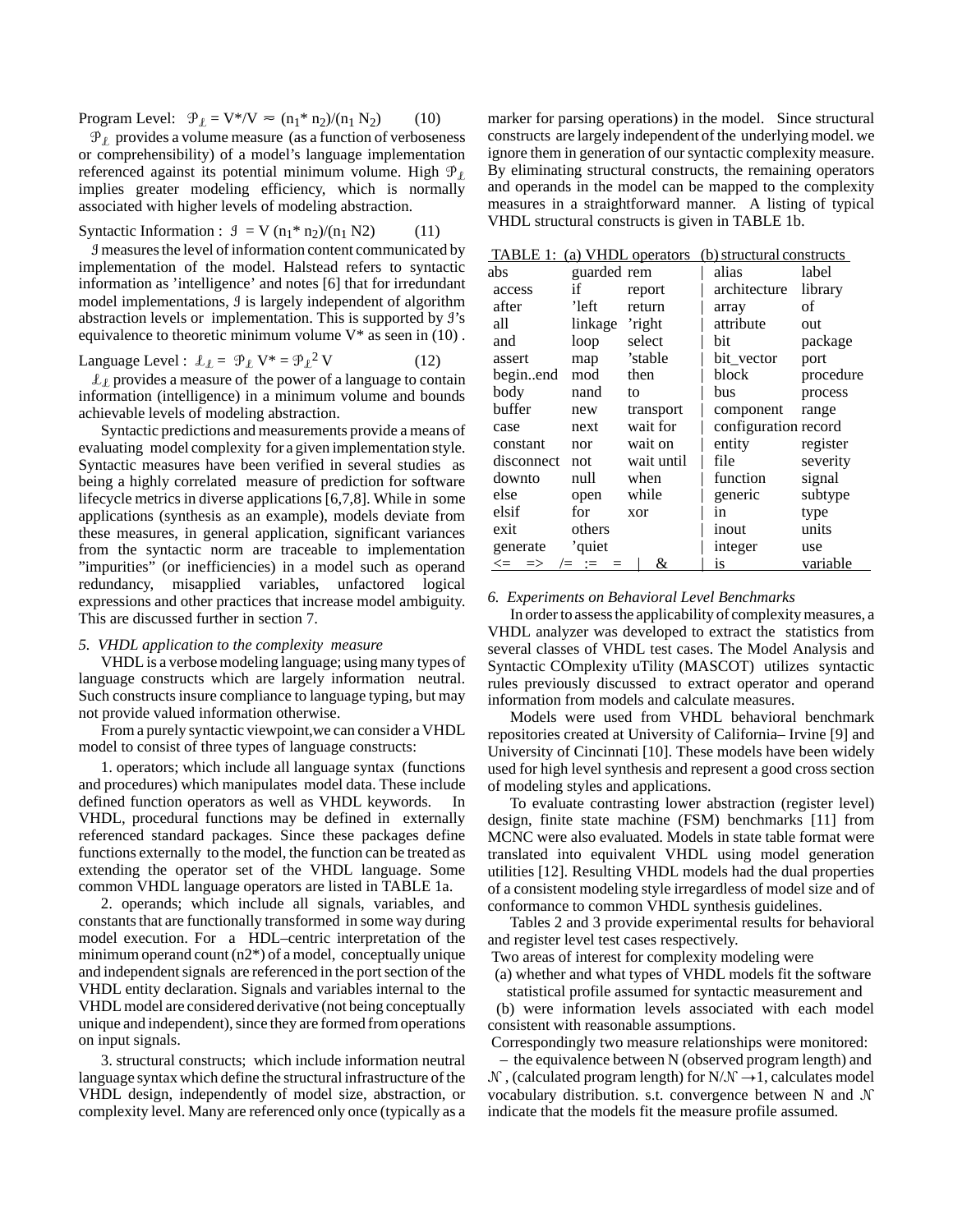– equivalence between 9 (syntactic information) and  $V^*$ (potential minimum volume) s.t.  $\frac{f}{V^*} \rightarrow 1$ . calculates model information transfer effectiveness. Since V\* has minimal redundancy (operators and operands are uniquely referenced), convergence of  $\beta$  and  $V^*$  indicates that the modeling style used is largely irredundant.

Fig. 1 shows the normalized correlation between the  $N/N$  $(x \text{ axis})$  and  $\frac{f}{V^*}$  (y axis) measures for the cases. Optimal correspondence between extracted values and those predicted by the measures converge in a (1:1) relationship along both axes. Data from MASCOT for the behavioral test cases is given in Table 2. Analysis of these models shows a general relation between predicted and observed values, indicating that behavioral models conform to measure analysis. Fig. 1 shows that most models fell within a 1 sigma  $(\pm 27\%)$  range of confidence (area bounded by circle) window. with a statistically significant compliance (89% confidence level in Chi–Square fit testing). This indicated that for behavioral level models, syntactic measure analysis is a viable approach.

Convergence between model measurements and expected syntactic values was significantly contrasted by the test results developed from the FSM VHDL models. The FSM VHDL models were created using VHDL logic synthesis register transfer level (RTL) modeling templates which had a weak  $N/N$ relationship. Sample data for these test cases is given in Table 3a. Interestingly, the  $3/\sqrt{V^*}$  relationship for the FSM models remained well correlated throughout the range of 20+ test cases used. While the models were verbose (N >>  $\mathcal{N}$ ), their  $\mathcal{J}/V^*$  ratio used. While the models were verbose (N >> N'), their  $9/\sqrt{v}$  ratio ( $9 \cong V^*$ ) indicated they were largely irredundant in information content. It was assumed that a FSM case statement based structure should not invalidate the measures, The lack of convergence was hypothesized to indicate that the models' inefficiency exceeded the compliance bounds of the measure.

Subsequent FSM model evaluation indicated excessively large N values appeared attributable to the modeling style used in model creation. As auto–generated models, the FSM VHDL had a consistent modeling style. This caused uniformly high N/N ratios, since modeling templates for auto–generated models, while syntactically correct, are often inefficient (verbose), when compared to behavioral models of similar information complexity (Table 2).

| model                             | N   | $\mathcal{N}$ | V     | $V^*$                    | $\mathfrak{P}_{\ell}$ | g   | <u>Le</u> |
|-----------------------------------|-----|---------------|-------|--------------------------|-----------------------|-----|-----------|
| AM2910                            | 577 | 515           | 3736  | 64                       | 0.029                 | 108 | 3.15      |
| A8251                             | 176 | 1456          | 24390 | 140                      | 0.007                 | 181 | 1.34      |
| <b>ARMCNT</b>                     | 229 | 234           | 1292  | 19                       | 0.029                 | 37  | 1.07      |
| <b>BLCKJAC</b>                    | 146 | 186           | 787   | $\overline{\phantom{0}}$ | 0.032                 | 25  | .81       |
| <b>DECODER</b>                    | 321 | 463           | 2046  | 24                       | 0.032                 | 66  | 2.13      |
| <b>DIFFEO</b>                     | 149 | 187           | 803   | 38                       | 0.041                 | 33  | 1.36      |
| <b>ELEVATOR</b>                   | 86  | 81            | 389   | 19                       | 0.047                 | 18  | .87       |
| <b>ELLIP</b>                      | 252 | 276           | 1482  | 38                       | 0.075                 | 111 | 8.43      |
| <b>ENCODER</b>                    | 177 | 271           | 1023  | 19                       | 0.043                 | 44  | 1.95      |
| <b>FIND</b>                       | 174 | 221           | 971   | 8                        | 0.027                 | 26  | .71       |
| <b>FM8501</b>                     | 979 | 734           | 6750  | 28                       | 0.013                 | 93  | 1.30      |
| <b>FRISC</b>                      | 563 | 518           | 3672  |                          | 0.014                 | 52  | .74       |
| m 11 A A 1 ' D C WIDI A 1 ' 1 1 1 |     |               |       |                          |                       |     |           |

Table 2. Complexity Data for VHDL Synthesis benchmarks



If model length inefficiencies could be corrected, then any resulting convergence between  $N$  and  $N$  would allow RTL abstraction (such as the FSM models) to be addressed by complexity analysis. Syntactic complexity measures of model length vs. information as a means of evaluating Incremental changes in VHDL modeling styles and related impact on syntactic complexity (model length, information) are investigated in the next section through a set of model "tuning" process experiments on the FSM models.

| model                                                   | N    | N.  | V     | $V^*$ | $\mathfrak{P}_\mathfrak{p}$   | 9.  |         |
|---------------------------------------------------------|------|-----|-------|-------|-------------------------------|-----|---------|
| <b>BBARA</b>                                            | 1200 | 135 | 6053  | 28    | 0.006                         | 33  | 0.19    |
| <b>BBTAS</b>                                            | 458  | 101 | 2177  | 19    | 0.010                         | 22  | 0.23    |
| CSE                                                     | 2985 | 222 | 16580 | 69    | 0.003                         | 56  | 0.19    |
| <b>KEYB</b>                                             | 2873 | 209 | 15778 | 43    | 0.004                         | 62  | 0.24    |
| LION                                                    | 181  | 86  | 829   | 15    | 0.022                         | 17  | 0.38    |
| S8                                                      | 449  | 96  | 2110  | 24    | 0.011                         | 23  | 0.27    |
| SAND                                                    | 7589 | 375 | 46357 | 104   | 0.002                         | 100 | 0.22    |
| Table 3a. Complexity Data for autogenerated VHDL models |      |     |       |       |                               |     |         |
|                                                         |      |     |       |       |                               |     |         |
| model                                                   | N    | N.  |       | V*    | $\mathfrak{P}_{\mathfrak{p}}$ | .9  |         |
| RRAR A                                                  | 689  | 140 | 3505  | 28    | 010                           | 33  | 32<br>Ω |

|       | $\cdots$ |     |          | $\mathcal{O}$ , and $\mathcal{O}$ , and $\mathcal{O}$ , and $\mathcal{O}$ |    | $\sim$ 1 |
|-------|----------|-----|----------|---------------------------------------------------------------------------|----|----------|
| BBARA | 689      | 140 |          | 3505 28 0.010 33                                                          |    | 0.32     |
| BBTAS | 276      | 111 | 1340     | 19 0.014                                                                  | 19 | 0.28     |
| CSE   | 1745     | 23  | 9797     | 69 0.005 53                                                               |    | 0.29     |
| KEYB  | 1496     | 219 | 8309     | 43 0.007 56                                                               |    | 0.39     |
| LION  | 177      | 101 | 841      | 15 0.027 22                                                               |    | 0.62     |
| S8 -  | 305      |     | 117 1496 | 24 0.018                                                                  | 26 | 0.47     |
| SAND  | 3652     |     |          | 400 22605 104 0.004 91 0.37                                               |    |          |

Table 3b. Complexity Data for manually tuned VHDL models

# *7. Complexity Based Tuning of Models*

"Syntactic tuning" defines a method of quantitatively reducing length and impurities in a model. Tuning is used in this context as a process of implementing model language modifications in structure, logic, or syntax changes to a model, which do not modify the model functionality.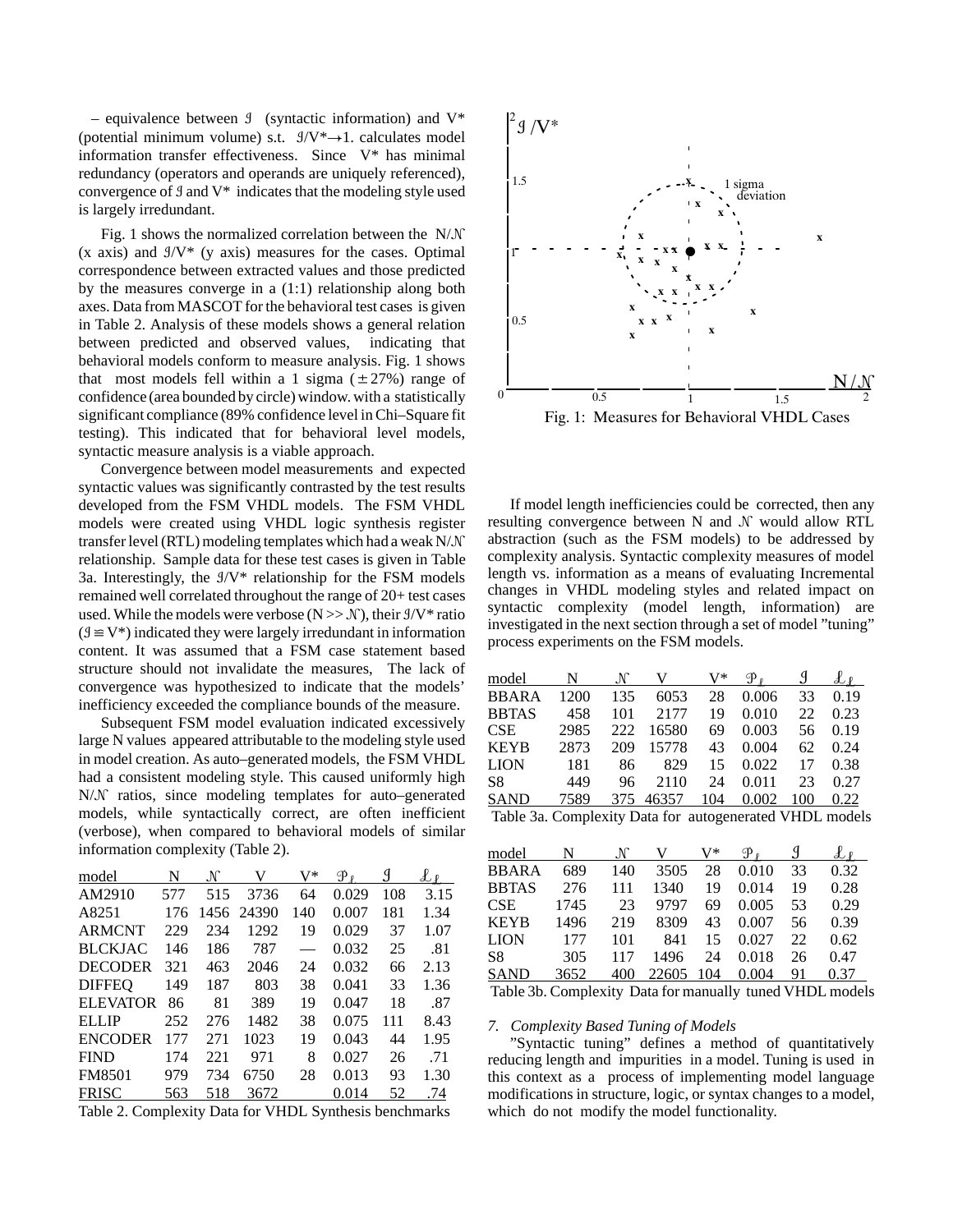For a hypothesis that significant inefficiencies in the FSM models resulted in excessive length relative to measure estimates, then syntactic tuning could provide a means of decreasing model size without adversely affecting other model parameters. Based on the VHDL model auto–generation templates, four tuning steps were identified as potential corrections to most identified inefficiencies. Tuning was manually applied to several FSM test cases (Fig. 3b). The impurity tuning steps consisted of:

- 1. reordering terms to combine into common CASE and IF..THEN statements.
- 2. minimization of AND/OR combinations of the function.
- 3. application of XOR operations to the logical function.
- 4. combining of redundant output terms and repositioning them outside of the sequential operations.

A pre and post–tuning VHDL fragment of a typical auto–generated FSM model is given in Listing 1(a) and (b). For this example, tuning reduced the model length by approximately 2x without changing functionality. Tuning decreased observed length (N) and increased calculated length  $(N)$  converged estimated and measured values. Changes in syntactic information  $(9)$  were minimal  $\left( \langle 7\% \right|$  with respect to other parameters). Model conciseness after tuning improved by a 33% increase in language level.

CASE CURRENT\_STATE is  $-$  – baseline model of FSM WHEN  $\text{st0} \Rightarrow$  -- as auto–generated by tool if ( in1 and (not in2) ) =  $1'$ 

then  $a \leq 0$ ';  $b \leq 1$ ';  $c \leq 0$ '; NEXT\_STATE  $\leq$  st1; end if; if ( (not in1) and in2) =  $1'$ 

then  $a \le 0$ ;  $b \le 1$ ;  $c \le 0$ ; NEXT\_STATE  $\le$  st1; end if; if (in1 and in3) =  $1'$ 

then  $a \leq 0$ ;  $b \leq 0$ ;  $c \leq 1$ ; NEXT\_STATE  $\leq$  st0; end if; if (in1 and in2) =  $1'$ 

then  $a \leq 0$ ;  $b \leq 0$ ;  $c \leq 1$ ; NEXT\_STATE  $\leq$  st0; end if;

WHEN st1  $\Rightarrow$  -- similar logic duplicated for s1 case Listing 1(a): Fragment VHDL model of FSM (with impurities) statistics: N= 182,  $\mathcal{N} = 81, \mathcal{J} = 17, \mathcal{V}^* = 10, \mathcal{L}_L = .36$ 

CASE CURRENT\_STATE is – – VHDL model after tuning WHEN  $\text{st0} \Rightarrow \text{a} \leq 0$ ; -- to minimize impurities if ( in1 xor in2 ) =  $1'$ 

then  $b \leq 1$ ';  $c \leq 0$ '; NEXT\_STATE  $\leq$  st1; end if; if ( in1 and ( in2 or in3 ) ) =  $1'$ 

then  $b \leq 0$ ';  $c \leq 1$ '; NEXT\_STATE  $\leq$  st0; end if;

WHEN st1  $\Rightarrow$  -- similar logic duplicated for this case Listing 1(b) : Fragment of VHDL model of FSM (after tuning) statistics: N= 99,  $\mathcal{N} = 86$ , 9= 16, V\*=10,  $\mathcal{L}_{\ell} = .54$ 

 Table 3b presents complexity statistics for several FSM VHDL models re–analyzed after manual tuning. Fig. 2 shows the reductions in normalized length for different tuning steps and related changes in the information measures. Model size improved on average 2–3x using this informal procedure. While models remained verbose, they now begin to approximate  $N/N$ ratios achieved for the behavioral test cases. More formal and extensive application of a tuning process would be expected to improve the ratio still further.

Tuning operations implemented changes largely consistent with formal language modeling comprehensibility guidelines. Realistic reductions in model length from tuning appear to be limited in practice by considerations such as model synthesis (which limits language options in a model implementation upper bounding the language level measure  $\mathcal{L}_{\ell}$ ).



Fig. 2: Tuning Improvements in FSM VHDL models

### *8. VHDL behavior and structural complexity*

In software applications, complexity measures in general, and variations of the syntactic measures presented have been used to model life cycle and process parameters such as sw construction, debug, and test times and program error rates. [7]

Since complexity measures can be used to analyze VHDL models in a similar mode as for software processes, it may be reasonable to propose complexity correlations in the VHDL life cycle and process to those for software development. Inadequate comprehensive VHDL documentation is available however to test this hypothesis.

For applying complexity measures to the design process, VHDL does offer a correlation opportunity not available for software applications. Given previous assumptions about minimum size in Kolmogorov models as being abstraction independent in the logical hardware description domain, then the physical realization, (as a VLSI hardware implementation) should have a corresponding minimum representation. In this context, comparison of pre–synthesis behavioral complexity measures to post–synthesis size measures (gates or chip area) is potentially appropriate. Correlation between VHDL abstract complexity measures and structural resources for hardware design can establish complexity measures as estimation tools in the design process. Such estimation could have potential use in the systems design tasks, including behavioral partitioning tradeoffs and higher abstraction resource allocation.

In logic synthesis operations, optimization is largely independent of syntactic features, which are typically stripped away during the synthesis process. The syntactic information measure 9, which has been previously discussed, is largely independent of a model's redundancy or impurity. Since 9 and V\* converge, we can hypothesize extending our Lemma on